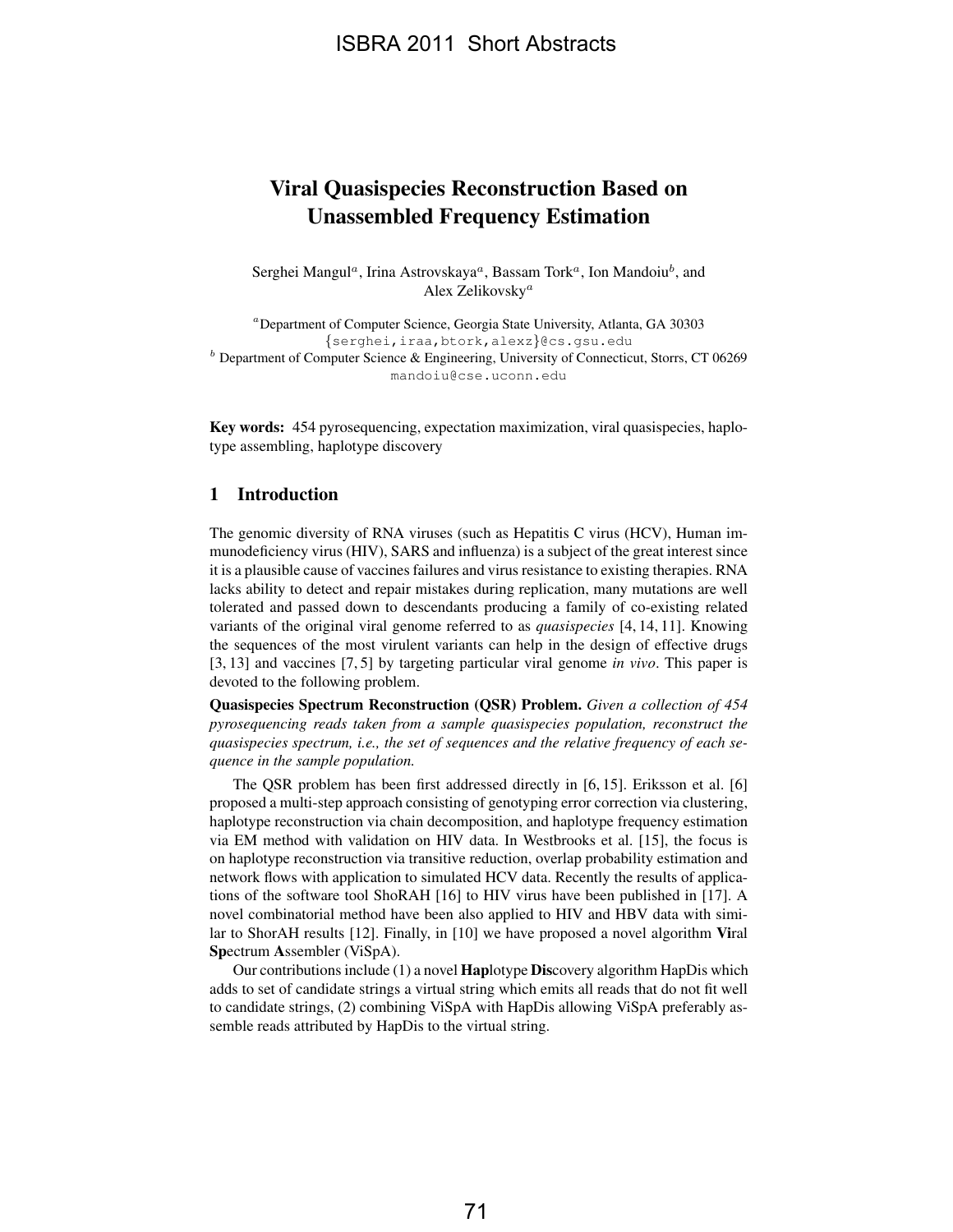## 2 Haplotype Discovery

#### 2.1 Maximum Likelihood Model

Maximum likelihood model includes a panel and an instance of sequencing machine run consisting of read spectrum i.e. the set of reads and the relative frequency of each read.

Let us define panel to be consisting of (1) a set of candidate strings (e.g. obtained from existing databases or assembled from reads) that are believed to emit the reads and (2) a weighted match between reads and strings, where weight is calculated based on the mapping of the reads to the strings.

The possible gaps in the maximum likelihood model include (a) erroneous reads (caused by genotyping errors), (b) an incorrect list of candidate strings (absence of candidates caused by gaps in current databases and presence of chimeric candidates), (c) an inaccurate read-to-string match and, finally, (d) a non-uniform emitting of reads by strings. Since the genotyping quality is improving we focus on the incompleteness of the panel, i.e. list of candidate strings.

Haplotype Discovery Problem. *Given read spectrum and a panel, i.e. set of candidate strings, weighted match between reads and strings, find strings missing from the panel.*

We measure the model quality by the deviation between expected and observed read frequencies as follows:

$$
D = \frac{\sum_{j} |o_j - e_j|}{|R|},
$$

where  $o_i$  is observed read frequencies,  $e_i$  - expected read frequencies and R is number of reads.

Expected read frequencies are calculated based on maximum likelihood frequencies estimations of strings and weighted match between reads and strings as follows:

$$
e_j = \sum_i \frac{h_{i,j}}{\sum_l h_{i,l}} f_j^{ML},
$$

where  $h_{i,j}$  is weighted match based on mapping of read  $r_j$  to string  $s_i$ ,  $f_j^{ML}$  maximum-likelihood frequency of candidate string.

#### 2.2 ML estimates of string frequencies

Maximum-likelihood estimates of string frequencies are calculated by the Expectation Maximization algorithm.

First, we create a bipartite graph  $G = \{S \cup R, E\}$  such that each candidate string is represented as a vertex  $s \in Q$ , and each read is represented as a vertex  $r \in R$ . With each vertex  $s \in Q$ , we associate unknown frequency  $f_s$  of the candidate string. And with each vertex  $r \in R$ , we associate observed read frequency  $o_r$ . Then for each pair  $s_i, r_j$ , we add an edge  $(s_i, r_j)$  weighted by probability of string  $s_i$  to emit read  $r_j$  with m genotyping errors: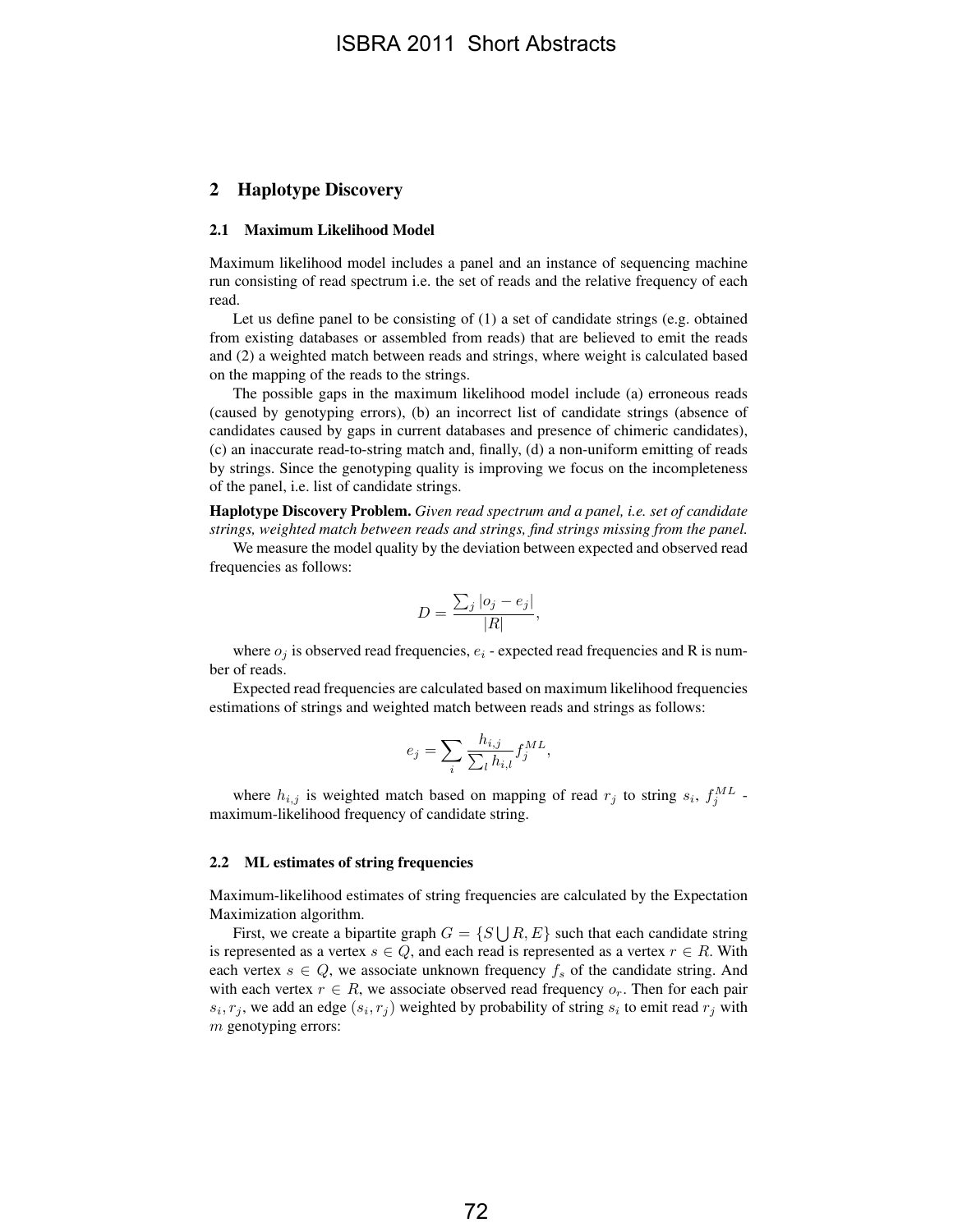## ISBRA 2011 Short Abstracts

$$
h_{s_i,r_j} = \binom{l}{m} \left(1 - \epsilon\right)^{l-m} \epsilon^m,
$$

where l is length of read sequence, and  $\epsilon$  is the genotyping error rate.

EM algorithm starts with the set of N strings. For each string we denote by  $f_s$ its(unknown) frequency. After initializing frequencies  $f_{sq\in Q}$  at random, the algorithm repeatedly performs the next two steps until convergence:

- E-step: Compute the expected number  $n(j)$  of reads that come from string i under the assumption that string frequencies  $f(j)$  are correct, based on weights  $h_{i,j}$
- M-step: For each i, set the new value of  $f_s$  to to the portion of reads being originated by string s among all observed reads in the sample

#### 2.3 HapDis Algorithm

The main idea of the algorithm is to add to set of candidate strings a virtual string which virtually emits reads that do not fit well to assembled sequences.

Initially all reads are connected to the virtual string with weight  $h_{i,j} = 0$ . The first iteration finds the ML frequency estimations of candidates strings, ML frequency estimations of virtual string will be equal to 0, since all edges between virtual string and reads  $h_{vs,j} = 0$ . Then these estimation are used to compute expected frequency of the reads according to formula Section 2.1. If the expected read frequency is less than the observed one (under-estimated), then the lack of the read expression is added to the weight of the read connection to the virtual string. For over-estimated reads, the excess of read expression is subtracted from the corresponding weight (but keeping it non-negative). The iterations are continued while the deviation between expected and observed read frequencies is decreasing by more than  $\epsilon$ .

#### Algorithm 1 HapDis algorithm

 $h_{i,j} = {l \choose m} (1 - \epsilon)^{l-m} \epsilon^m,$ add virtual string  $vs$  to the set of candidate strings initialize weights  $h_{vs,j} = 0$ while D change  $\iota \in$  do calculate  $f_j^{ML}$  by EM algorithm  $e_j = \sum_i \frac{h_{i,j}}{\sum_i h_i}$  $\frac{\tilde{h}_{i,j}}{l}\tilde{h}_{i,l}^{ML}$  $D = \frac{\sum_j |o_j - e_j|}{|R|}$ <br>  $\delta = o_j - e_j$ if  $\delta > 0$  then  $h_{vs,j}+=\delta$ else  $h_{vs,j} = \max\{0, h_{vs,j} + \delta\}$ end if end while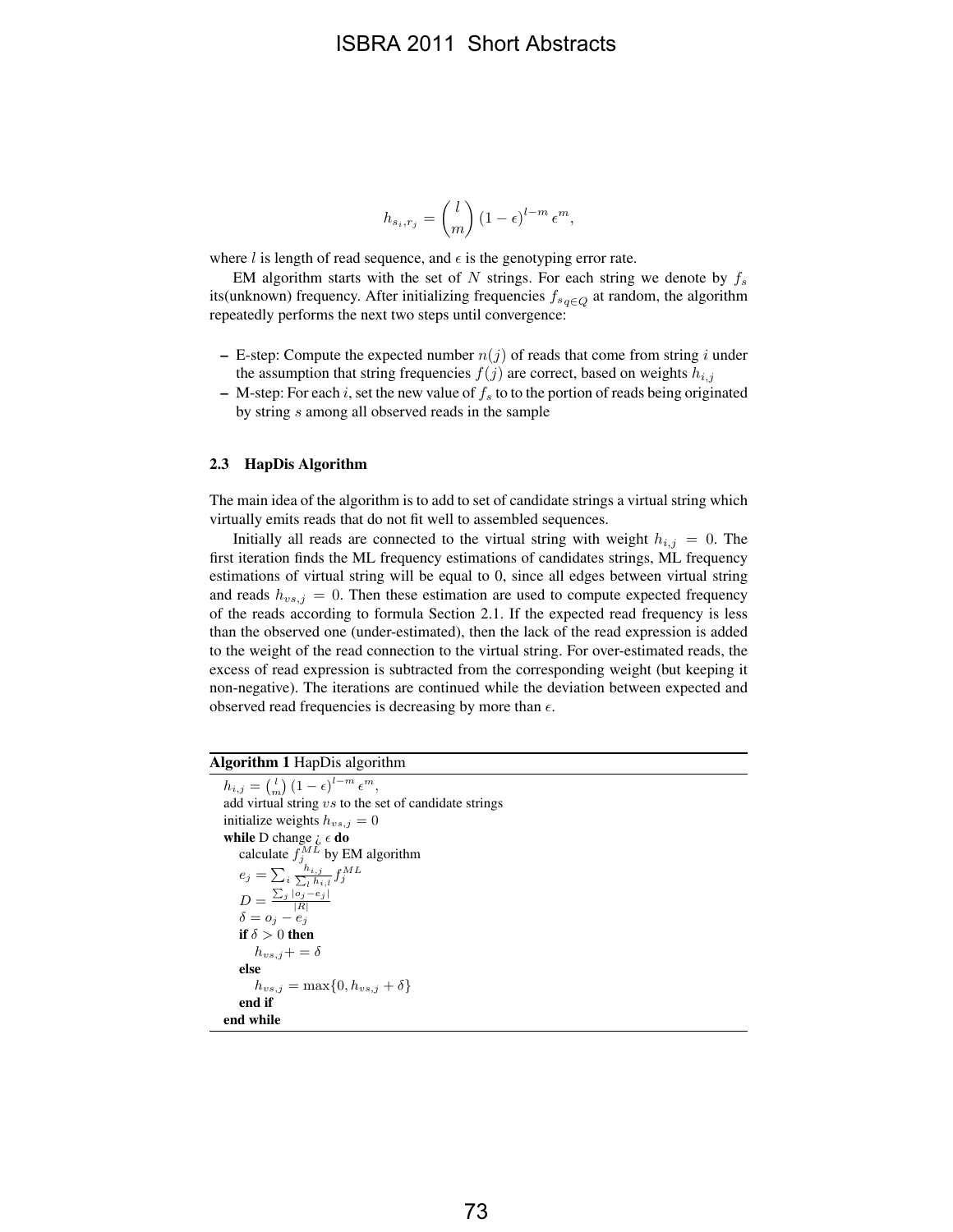## ISBRA 2011 Short Abstracts

Based on weight between virtual string and all reads it is possible to find set of reads that were not emitted by candidate strings. From this set of reads become possible to reconstruct set of strings missing from the panel. Based on the frequency of virtual string it is possible to decide if the panel is likely to be incomplete, i.e. if the virtual string frequency is larger then certain threshold then it is likely that some strings are missing from the panel. The total frequency of missing strings is estimated by frequency of virtual string.

## 3 HapDis Enhancement of VISPA

Below is the flowchart for the proposed enhancement of ViSpA. The weights on readto-virtual-string connection obtained by HAPDIS estimate the probability of a read to be emitted by an unassembled sequence. These probabilities are fed back to ViSpA and reads with low probability (to belong to an unassembled sequence) will be assigned high weight so that s-t-paths will try to avoid using them unless s-t-connection is cut. So ViSpA will be modiofied accordingly. Newly assembled quasispecies (Qsps) are added to the original library of candidates and HapDis will estimate the frequency of unassembled sequences as well as estimate new read weights. The iterations of the big loop will be repeated until certain stopping condition is satisfied, e.g., there are no new quasispecies sequences or the virtual string has too small estimated frequency. Then final EM will estimate ML frequencies and output the resulted viral spectrum.



Fig. 1. Enhancement of ViSpA